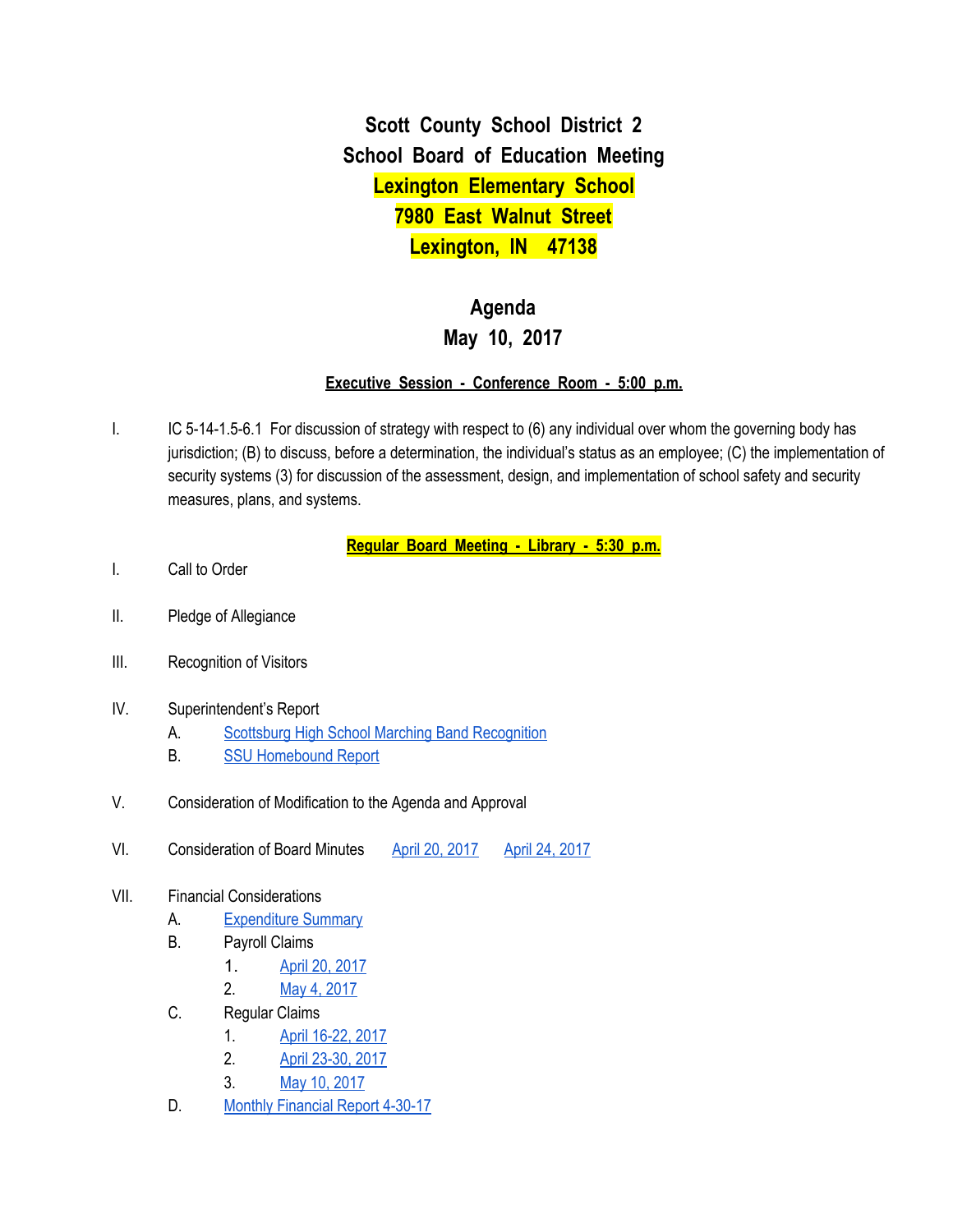- E. Permission to Accept/Award Quotes
	- 1. SMS Phones
		- a. CDWG
		- b. PCMG
		- c. FiveStar (phone feature packs)
	- 2. SMS Office Furniture [Summary](https://drive.google.com/file/d/0BxXvxnGh3EX1MUxMZkFIWERqUVBrR1hHa0hFZlVrX25vd2JN/view) of Quotes
		- a. Lee [Company](https://drive.google.com/file/d/0BxXvxnGh3EX1Y1dzS3Z3eTFOaTF2Wm1nYUlBMF91MDRyczFv/view)
		- b. [KI](https://drive.google.com/file/d/0BxXvxnGh3EX1dXdNNGZXSjh5dTVFMllNN2h4eGRoWlBJS1Bz/view)
- F. Permission to Sell MacBooks to Seniors
- G. Permission to Raise Cafeteria Meal Prices for 2017-18
- H. Summer Feeding Program
- I. SMS [Refinance](https://docs.google.com/a/scsd2.k12.in.us/spreadsheets/d/1pWH3rbchcrrGXVxMMEs2ujL9rvqQGHh7KjK2C-ZYbQQ/edit?usp=sharing) Bond Project List
- J. Permission to Authorize Dr. Slaton to award the SHS Roof Project to Fort Wayne Roofing and enter into a contract for this Design Build Project with Fort Wayne Roofing
- K. Budget Outlook per Recent [Legislative](https://drive.google.com/file/d/0BxXvxnGh3EX1bXE0c05KclVaV2cwQ2pmX3dId3RzWkR6UWFR/view) Session
- VIII. Operations
	- A. Personnel Recommendations
		- 1. Resignation(s)
			- a. Rorie Lizenby SHS [Science/Engineering](https://drive.google.com/file/d/0BxXvxnGh3EX1QzdMaEpHZ1p5aDV1NkpaRkp1ZTJqV29BMk9n/view) Teacher
			- b. Tony [Stidham](https://drive.google.com/file/d/0BxXvxnGh3EX1Zi1tbEdsZ0pWc3BoVm5NTjUzQ3dTSHVGZVRv/view) SHS Boys' Cross Country Coach
		- 2. Certified Recommendation(s)
			- a. Tammy Staser VFES IREAD 3 [Remediation](https://drive.google.com/file/d/0BxXvxnGh3EX1cUFwMFREOXRpTGhGSFlpSHdZdFJGd3dXWXlR/view)
			- b. Adam [DePriest](https://drive.google.com/file/d/0BxXvxnGh3EX1OUR1cnViRTNlX191YndCWEpzZFpVZ1FYSm5V/view) SHS Math Jump Start Teacher
			- c. [Candace](https://drive.google.com/file/d/0BxXvxnGh3EX1VjVTSkFPTFc1VlpxQk1ZWS1Ta2hzZXhzQ2hV/view) Herald SHS English Jump Start Teacher
			- d. Melissa Lyles SHS [Ceramics](https://drive.google.com/file/d/0BxXvxnGh3EX1Z0dqdGMwaEx1RG5MNWNuc0phVUZKSzBsMHBJ/view) Teacher (3 hrs/day 12 days summer school)
			- e. Jason Clancy SHS English Teacher (2 [days/week](https://drive.google.com/file/d/0BxXvxnGh3EX1VmJXa0JrRS02MVd5YlNWak5Kd2hSR1BZQTJz/view) during online summer school)
			- f. Chris Jeffries SHS Science Teacher (2 [days/week](https://drive.google.com/file/d/0BxXvxnGh3EX1NFlubV90XzZTaElvekdwQmY3aG5nQ0lQdUxz/view) during online summer school)
			- g. Shelby Nunley SHS Math Teacher (2 [days/week](https://drive.google.com/file/d/0BxXvxnGh3EX1MzJMRTFta2w3c2VLMWp2dm9lRkkwWlpMR1pz/view) during online summer school)
			- h Bob [McGannon](https://drive.google.com/file/d/0BxXvxnGh3EX1aFozRUJuUV9LcjNsc0JyRmp3c3Y1VTMxbWZz/view) SHS Social Studies Teacher (2 days/week during online summer [school\)](https://drive.google.com/file/d/0BxXvxnGh3EX1aFozRUJuUV9LcjNsc0JyRmp3c3Y1VTMxbWZz/view)
			- i. Janae Rairdon- SMS ELA Position 6th Grade (S. Boley [Position\)](https://drive.google.com/file/d/0BxXvxnGh3EX1TE9PQnB2S1JwM0lFUGZwSDJmb3cwUEZIdWNF/view)
		- 3. Support Staff Recommendation(s)
			- a. [Jessica](https://drive.google.com/file/d/0BxXvxnGh3EX1NHF6Qng4ejY5WUxfOE95OC1rM1BPSlo0U2hN/view) Walker SES 5.75 Hour Safe Room Aide
			- b. Paulette Meeks SCSD2 [Substitute](https://drive.google.com/file/d/0BxXvxnGh3EX1ZnN1TkEtR3lBWktZaHF6MWxqSWd6Tl9VbjRr/view) Bus Driver
		- 4. ECA Recommendation(s)
			- a. Eric Copple SHS Hi-Y [Co-Sponsor](https://drive.google.com/file/d/0BxXvxnGh3EX1czNwYVIwUUdoR2JXMUxydk5EUFYza3RsRExJ/view)
			- b. Renee Cox SMS [Explorer](https://drive.google.com/file/d/0BxXvxnGh3EX1bzhuOUJHZlFHRUZyS29TRkJFN3EwZWE1cFNN/view) Team Leader
			- c. Kasee Hobbs SMS [Voyager](https://drive.google.com/file/d/0BxXvxnGh3EX1TkNBOS1DT1dEN21XT0hpM1doa09MZm9yRlAw/view) Team Leader
			- d. Shelby Boley SMS Language Arts [Department](https://drive.google.com/file/d/0BxXvxnGh3EX1X3ZwM212c25jdDRPWEhGamlzVk9oZlRidnZ3/view) Chair
			- e. Tiffany Copple SMS [Robotics](https://drive.google.com/file/d/0BxXvxnGh3EX1bXVMeE1UcVhzN3R6am5qQ3JOMHh0eW9rdm1B/view) Coach
			- f. Omar Cudjoe SHS Football [Assistant](https://drive.google.com/file/d/0BxXvxnGh3EX1aWNCcl9TeWpoSVI0MzdpWVJ1OUtkVGVFWm5j/view) Coach
			- g. Steve Deaton SMS Football [Assistant](https://drive.google.com/file/d/0BxXvxnGh3EX1SDlPZnlJMW0tVGdZZ0cwS0NnVGtIMUFTZ2s0/view) Coach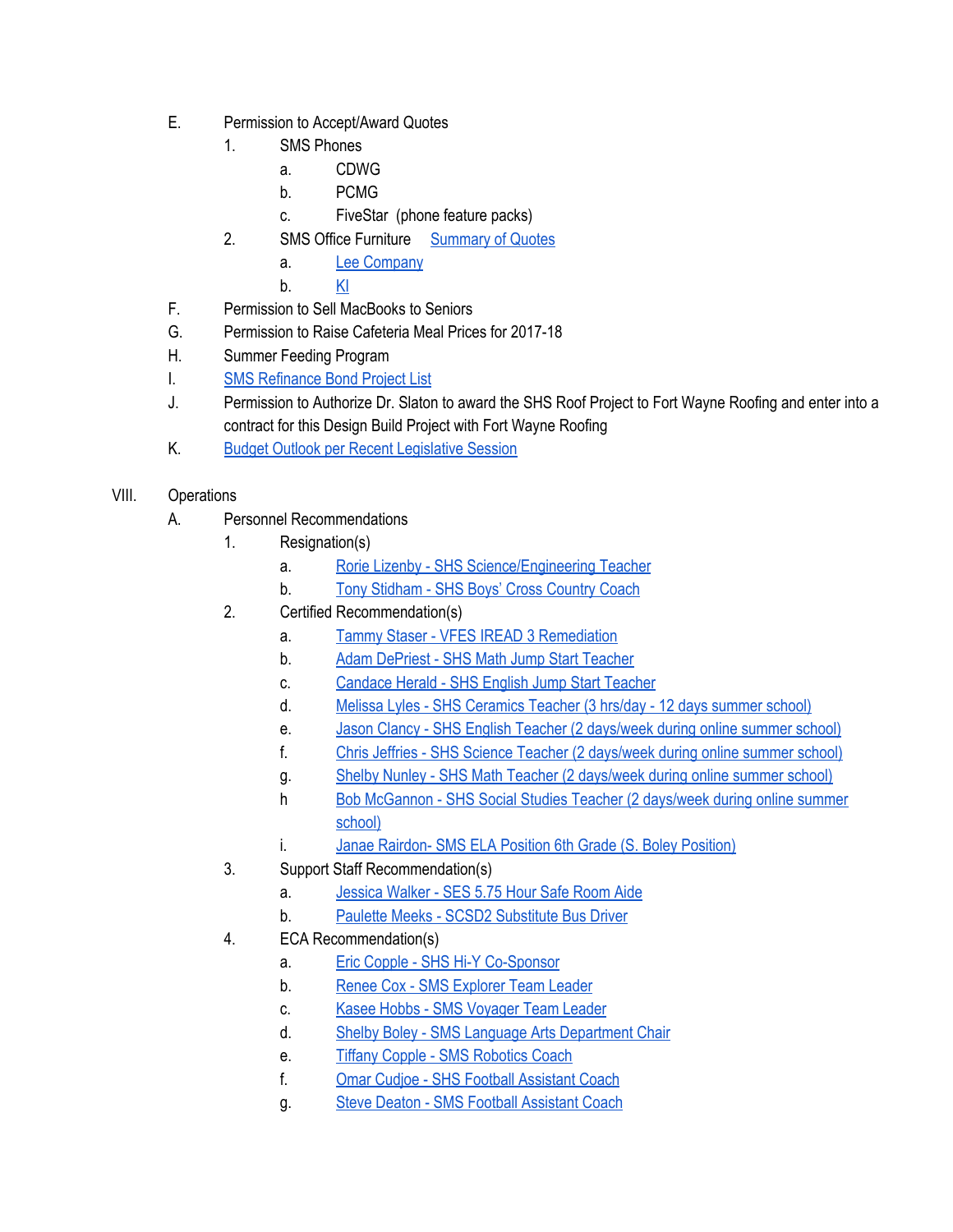- h. Joey Higdon SHS Football [Assistant](https://drive.google.com/file/d/0BxXvxnGh3EX1dk1uSzB0NFN6YWtCQUpxYkdDZDRXVFp0WjdB/view) Coach
- i. **[J.T.Jenkins](https://drive.google.com/file/d/0BxXvxnGh3EX1R0ZYZEtqNTJtaVVyeTRadVp1a3RibEhoY2Fn/view) SHS Football Assistant Coach**
- j. John Mastin SHS Football [Assistant](https://drive.google.com/file/d/0BxXvxnGh3EX1VlVOOW8ycks2WVZZVlVSdkxQa0FzNGh3MHVr/view) Coach
- k. Barry [Thompson](https://drive.google.com/file/d/0BxXvxnGh3EX1UG15NmVOdmNJTHhvMjFIclRDSTJwdjdIMjJv/view) SHS Volunteer Football Assistant Coach
- l. Kevin Owens SHS 9th Grade Boys' B Team [Basketball](https://drive.google.com/file/d/0BxXvxnGh3EX1ZWRQcHdSMTYwVVdDQkdqTW9XRENBQUljSG9Z/view) Coach
- m. Klarinda Tutterow SHS [Varsity/JV](https://drive.google.com/file/d/0BxXvxnGh3EX1YXZBcDV1cnYxdTBuZjkxOGRSTUNOY09hOExV/view) Boys' Cheer Coach
- n. Tonya [Thompson](https://drive.google.com/file/d/0BxXvxnGh3EX1dkFrZE9GT2xwUllEUnA2NkhaNmMxUS1ZWHF3/view) SHS Varsity/JV Girls' Cheer Coach
- o. Jacob Dunn SHS Asst. Boy's 9th Grade [Basketball](https://drive.google.com/file/d/0BxXvxnGh3EX1bjFTUW14ejJUTnY1VU5xdjNKZWg4RWdDbzZr/view) Coach
- p. Christian Evans SHS Asst. Boys' Varsity [Basketball](https://drive.google.com/file/d/0BxXvxnGh3EX1RFRDUERnRE9vVGZtakNxWTV6LUFRUHZxdmFn/view) Coach
- q. Eric [Richardson](https://drive.google.com/file/d/0BxXvxnGh3EX1bmY2T1YzeXlhTl90YVo3aW9rTE9JemM0dVJr/view) SHS Boys' JV Basketball Coach
- 5. Transfer(s)
	- a. Tammy [Treadway](https://drive.google.com/file/d/0BxXvxnGh3EX1N05FdVhIYXd6X09wRU5iU1gxUjNPWGwwamQw/view) from SES 4th Grade to SES 3rd Grade
	- b. Tonya Callahan SHS Special Education [Teacher/Transition](https://drive.google.com/file/d/0BxXvxnGh3EX1a1BfbHhqNnRRWW5CSW5fenhYZ21IS2ZOR1Zj/view) Coordinator
- 6. Student Teacher Recommendation(s)
	- a. Ally Ingalls VFES Student [Teacher](https://drive.google.com/file/d/0BxXvxnGh3EX1RjlOcndMa0Q0ekRyS3Rfc0FieU8wUTVuQ1Fn/view)
	- b. Brittany East VFES Student [Teacher](https://drive.google.com/file/d/0BxXvxnGh3EX1VzdUeGFYb3huNVBJN2JkMEMzYmpuVVZrNUhv/view)
- 7. Field Trip Request(s)
	- a. SMS & SHS Destination [Imagination](https://drive.google.com/file/d/0BxXvxnGh3EX1TUZtVERqWEFLN1ZoUjF4VHhUMTdrbXpjV3Bj/view) Teams DI Global Finals, Knoxville, TN, May 23-28
	- b. JES Club 3:16 Group 1 Creation Museum, [Petersburg,](https://drive.google.com/file/d/0BxXvxnGh3EX1R1ZqRjJNY0RPUVNZQWZoLWNaSERIM1JKZ3pj/view) KY, 5-10-17 *NOTE: Approved via email 5-4-17*
	- c. JES Club 3:16 Group 2 Creation Museum, [Petersburg,](https://drive.google.com/file/d/0BxXvxnGh3EX1X2NZRzcybnhGZHIyQnVmX2ZtSkQ3RVEzQ0VF/view) KY, 5-11-17
- 8. Professional Leave Request(s)
	- a. Sara Stuckwisch AP Summer Statistics Institute, [Indianapolis,](https://drive.google.com/file/d/0BxXvxnGh3EX1d2hCb3dUNUppVnc0VEl0LWVTbnF1ZU9YekpZ/view) IN, July 10-14
	- c. Tiffany Barrett Indiana Principal [Leadership](https://drive.google.com/file/d/0BxXvxnGh3EX1Mi0weldwdE5PNWxhWkdnWFlrVWhBMWZROEF3/view) Academy, Terre Haute, July 11-12
	- d. Angie Richey & Maxine [Rembusch](https://drive.google.com/file/d/0BxXvxnGh3EX1cUNjRjJ5Y3pUMWNScVl5cFZ3dkdHbUNQMk5J/view) DI Global Finals, Knoxville, TN, May 23-28
	- e. Curtis Turner Percussive Arts Conference, [Indianapolis,](https://drive.google.com/file/d/0BxXvxnGh3EX1R21SNVNZb1JRRVhmdzJhQ3pmTndmQzY2VlU4/view) IN, Nov. 8-11
	- f. Amy Hubbard & Kala Cudjoe Orton Gillingham Training, [Covington,](https://drive.google.com/file/d/0BxXvxnGh3EX1SjBFYUc5Y09NOUFNTk5NU09mU3I0ZFYxQlNJ/view) KY, June 26-30
	- g. Lisa Spencer Orton Gillingham Training, [Covington,](https://drive.google.com/file/d/0BxXvxnGh3EX1UDhuQ0FNRzJqSll5OTFoajRIMGxlREhabDBR/view) KY, July 17-21
- 9. [Permission](https://docs.google.com/document/d/1RcHyeqVmPk-nGzmkKTr-ZTop_EMviQdYSR-gCRbM2RE/edit) to Post
	- a. Kindergarten Jump Start Teachers (4 @ 4 Hrs/4 Days)
	- b. Kindergarten Jump Start Instructional Assistants (4 @ 4Hrs/4 Days)
	- c. Summer Food Service Site Supervisor
	- d. Summer Food Service Personnel (2)
	- e. SHS Chemistry/Physical Science/Engineering Teacher
	- f. SHS Special Education Teacher
	- g. SHS Boys' Cross Country Coach

## IX. Facilities

- A. [Permission](https://drive.google.com/file/d/0BxXvxnGh3EX1bUpKN3B1NzFmSFhiSWlQRWplMlhaX0YwZ0NR/view) to Waive Fees Meyer Pick Up Game
- X. Policy
	- A. Elementary Class Lists [Administrative](https://docs.google.com/document/d/1L1AGnv06mzB4EgyBJbJpcxpe1oAsG3rH4w2eTa81zqs/edit?ts=58f653db) Guidelines Second Reading
	- B. School Handbooks First Reading